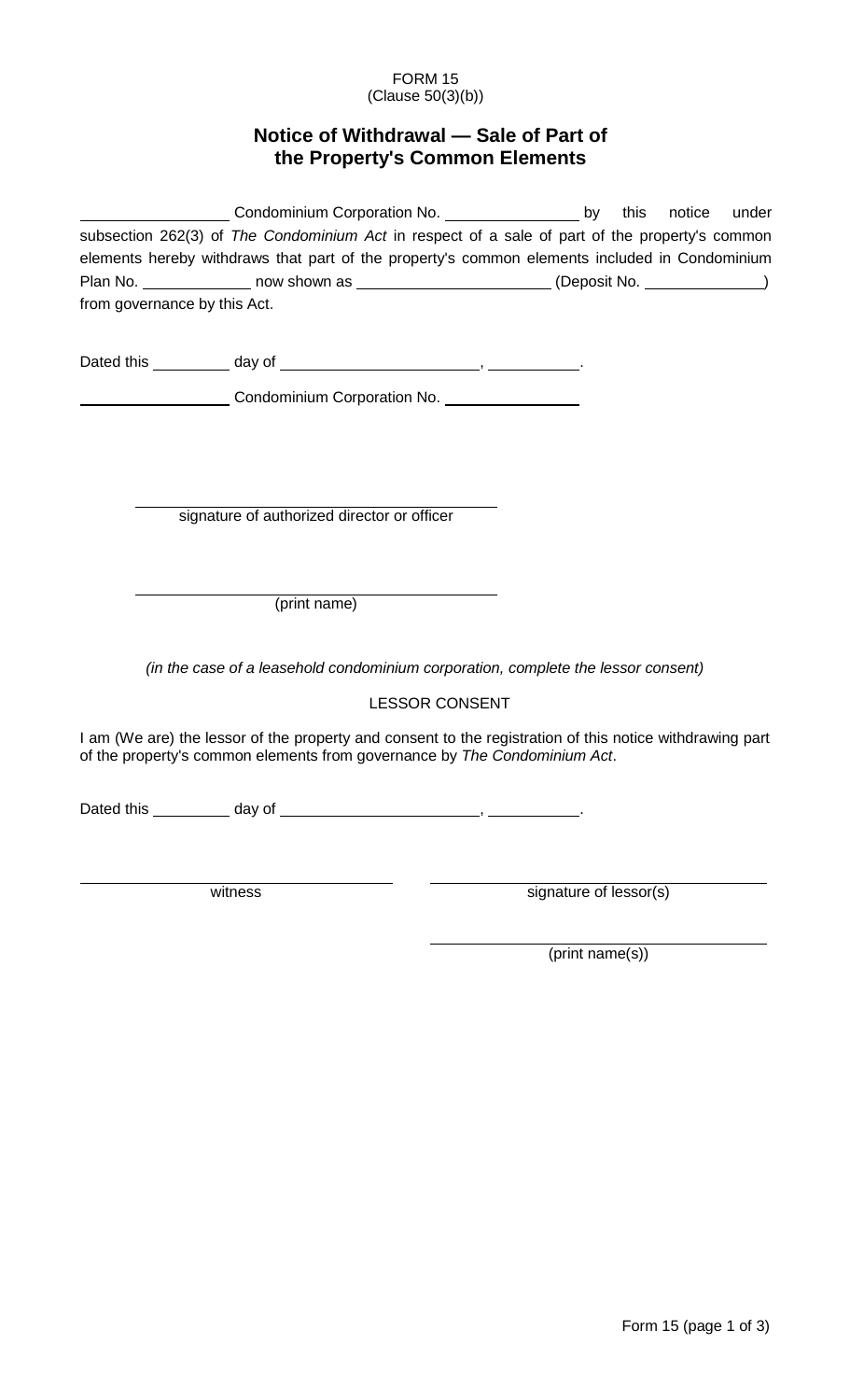## **Statutory Declaration for Notice of Withdrawal — Sale of Part of the Property's Common Elements**

|    | the                         |  | (insert title of director/officer) |  |
|----|-----------------------------|--|------------------------------------|--|
| of | Condominium Corporation No. |  | do solemnly declare that           |  |

(*delete inapplicable statements*)

- 1. The sale of part of the property's common elements described in this Notice and its withdrawal from governance by *The Condominium Act* was consented to in writing, at a general meeting of unit owners or within 180 days after that meeting,
	- (a) if the meeting was held
		- (i) before the condominium corporation's turn-over meeting; or
		- (ii) while the declarant owns a majority of the voting rights in the condominium corporation,

by unit owners, other than the declarant, who hold the specified percentage of the voting rights in the condominium corporation held by such unit owners; or

(b) by unit owners who hold the specified percentage of the voting rights in the condominium corporation.

- 2. The sale of part of the property's common elements described in this notice and its withdrawal from governance by *The Condominium Act* was consented to by each person who, at the date of the meeting, is the holder of an instrument, other than an instrument mentioned in section 141 of *The Real Property Act*, that was registered against the property or any part of it after the declaration and plan were registered.
- 3. The sale of part of the property's common elements described in this notice and its withdrawal from governance by *The Condominium Act* includes common elements of which a unit owner or owners have exclusive use, and the proposed sale was consented to in writing by that owner or owners.

I make this solemn declaration conscientiously believing it to be true, and knowing that it is of the same force and effect as if made under oath.

Declared before me at the )

of \_\_\_\_\_\_\_\_\_\_\_\_\_\_\_, in the Province of Manitoba, )

this \_\_\_\_\_\_ day of \_\_\_\_\_\_\_\_\_\_\_\_\_\_\_\_\_\_\_\_, \_\_\_\_\_\_\_\_\_\_.)

signature

A Notary Public in and for the Province of Manitoba A Commissioner for Oaths in and for the Province of Manitoba My Commission expires: \_

**Note:** "specified percentage", in relation to a requirement in *The Condominium Act* for the written consent of unit owners for any matter, means 80% or, if a greater percentage is specified in the declaration for that matter, that percentage specified in the declaration.